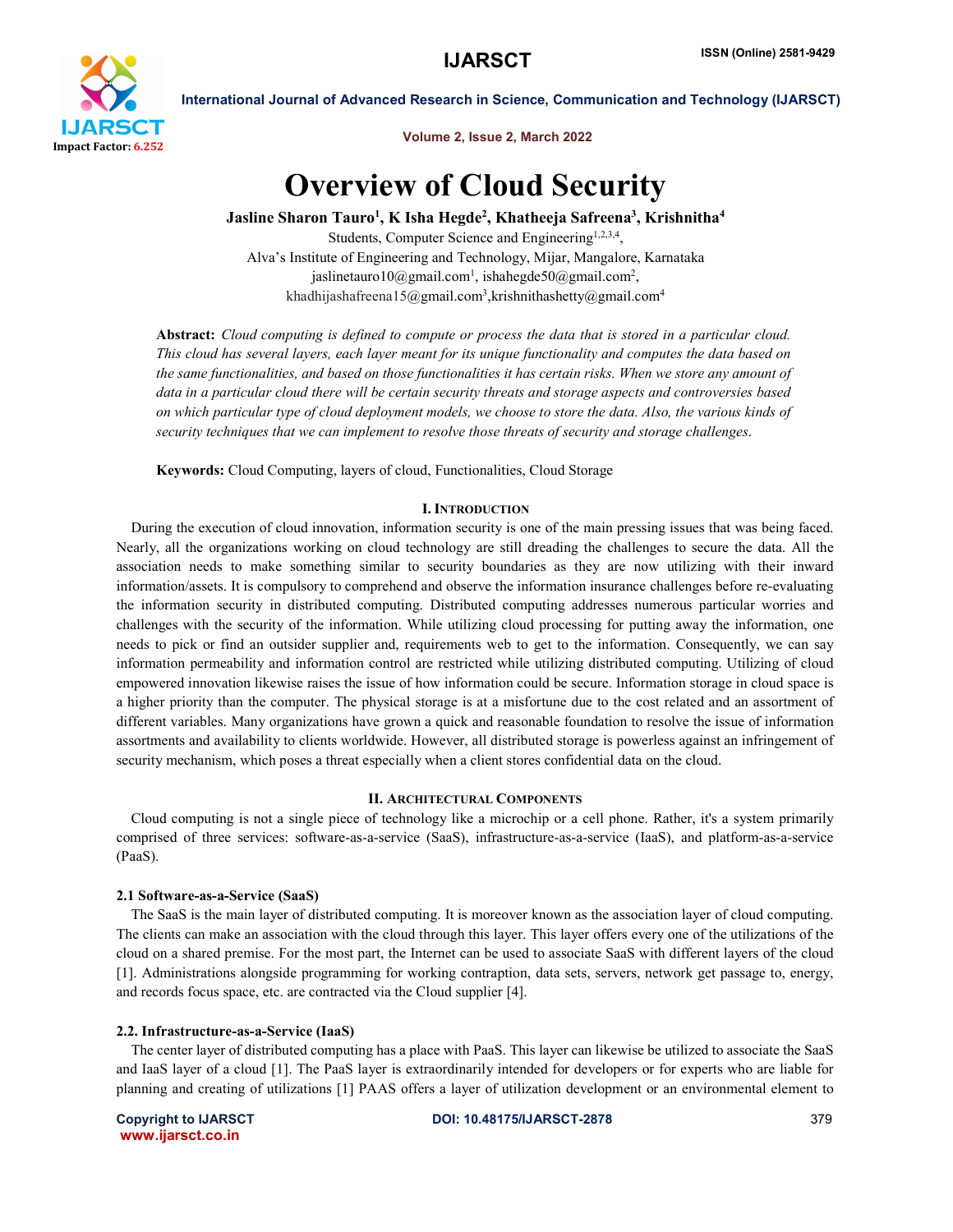

#### Volume 2, Issue 2, March 2022

grow programming which is epitomized and introduced as assistance [5]. All the applications utilized at the SaaS layer are planned at the PaaS layer. It has applications like working framework, programming dialects, and so forth, which are expected for fostering an application.[1]

## 2.3 Platform-as-a-Service (PaaS)

 This is the establishment layer of a cloud. It has all the equipment assets which are expected for fostering an application.[5] It offers assets like servers, stockpiling plates, and any remaining equipment according to the necessities including all the organizing tools [1]. IAAS determines the dispersion of registering assets, fundamental capacity, and processing abilities for executing administrations utilizing virtualization innovation.[1] IAAS gives key processing assets like servers, stockpiling framework, organization, and so on [1]

## III. DIFFERENT CLOUD DEPLOYMENT MODELS

## 3.1 Public Cloud

 The public cloud is in general utilized by the customers and is available to the public. consequently, on every occasion a type of garage is utilized by the public then it comes beneath the public cloud [5]. As an instance, Google force comes underneath the form of public cloud wherein public uses the storage receives a positive quantity of garage area and that they could get admission to it whenever and everywhere [4]. it is a very secure manner and everyone login it the usage of exceptional emails and passwords. there are many dangers and advantages to the usage of Cloud Computing [4][5].

## 3.2 Private Cloud

 Private Cloud is frequently when an organization wishes storage. it's far committed storage [5]. So, the foremost distinction among the public and private cloud is that in the public cloud many customers can percentage the storage but in a private cloud, the most effective unbiased organization they have got devoted storage [4].

# 3.3 Hybrid Cloud

 Hybrid cloud is whilst any company uses non-public cloud plus public cloud is referred to as hybrid cloud [5]. As an instance, if one academy wants to shop all of its valuable videos to devoted storage then it would come below the nonpublic cloud and the academy also replies to the pupil the use of e-mail, so e-mail is nothing but is an example of public cloud. So, this situation fits for hybrid cloud [4]. Salvi et al proved network cloud as when many companies which include one concept that we could buy one garage and allows try to divide the part of the garage for us. as an example, count on there are three corporations that can be sharing the garage between them then that is known as the network cloud [4][5].

# 3.4 Community Cloud

 This sort of model is utilized at an association level. It is utilized by a specific local area like a particular government division, bank, and so on This sort of model is utilized to give explicit administrations to its client through a local area [1].

## IV. SECURITY CHALLENGES IN CLOUD COMPUTING

- Access Control and Data Stealing: Nowadays, the data that is stored in the cloud has become so accessible that all unauthorized users are stealing or corrupting the data by using various methodologies like hacking using attacks like DNS server attacks, Man in the middle attacks, phishing, conducting scams, or hijacking the data so that the authorized users cannot make use of it. Those unauthorized users can convert this data as malicious.
- Data Control: Another threat of data in cloud security is data control and leakage like access control. The data also gets corrupted by some authorized insiders like employees or hosts [4]. As they know the exact functioning of data inside the cloud, they use some security mechanisms to get the data and corrupt it [5]. Also, some exemployees use certain techniques to perform encryption and decryption of the data. The estimated percentage of data leakage in the cloud is around 64% [1].

www.ijarsct.co.in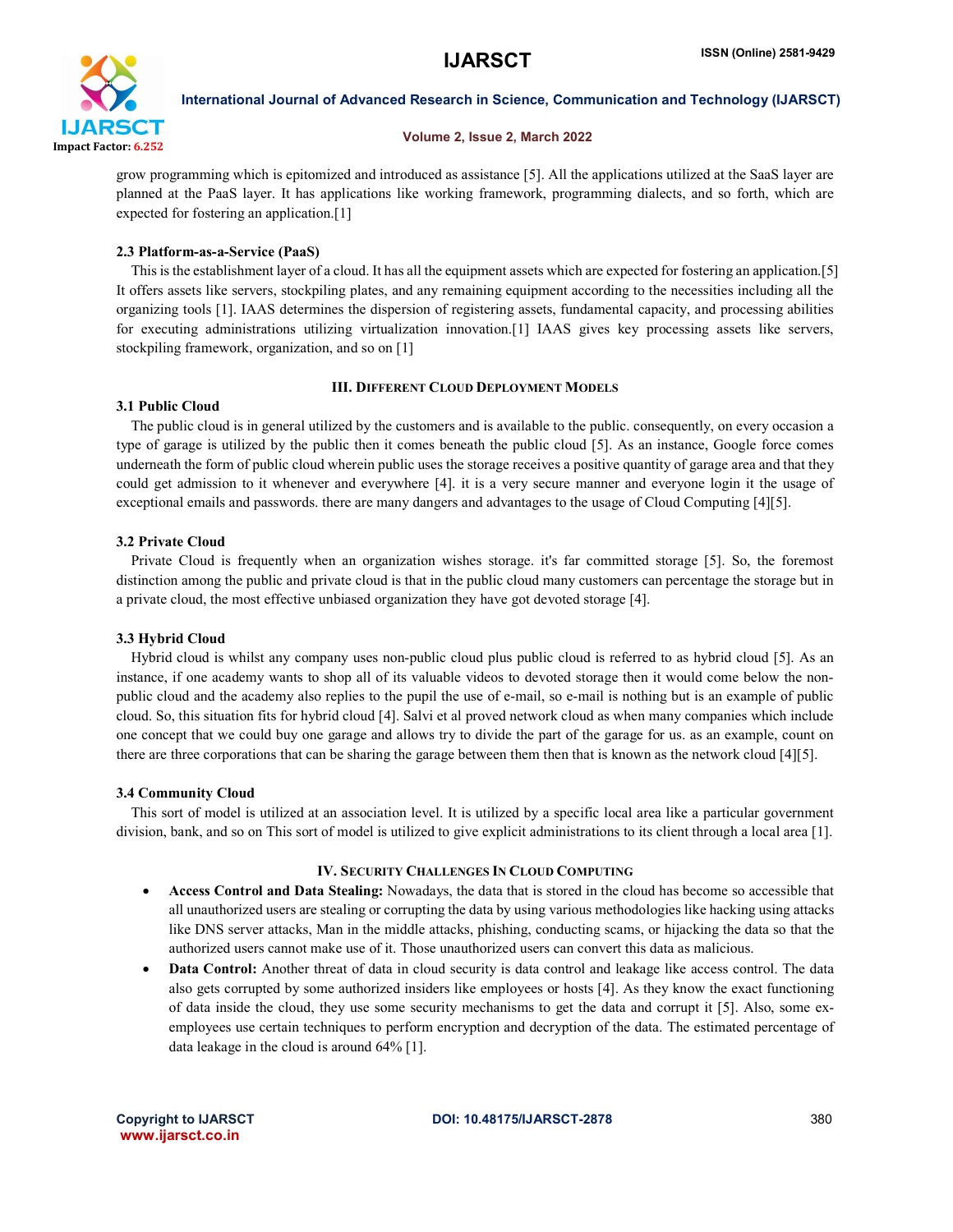

#### Volume 2, Issue 2, March 2022

- Data Location: The cloud is a very large platform that stores a very huge amount of data. The data that is located in one particular file is very difficult to locate also, it is very difficult to know the particular data is stored in which datafile or database [3].
- Data Backup: As we know the data in the cloud can be taken by theft. So, there must be a certain data backup plan or method where all the duplicate data resides. So, when the original data is leaked the authorized user can access the data and do the task. Even if there is some certain backup process the data control problem reoccurs.

## V. SECURITY ISSUES IN CLOUD LAYERS

## 5.1 SaaS (Software as a Service) Layer

 As this is the topmost layer of the cloud, here the user and server interactions take place hence the security issues like data leakage, malware attacks or hijacking will be more [6]. It also has security concerns like lack of technological knowledge among cloud employees [2].

## 5.2 PaaS (Platform as a Service) Layer

 This is the middle layer of the cloud, and this layer is used as an interactive layer between SaaS and IaaS. Here it has security issues like application functioning, storage issues, network issues in the cloud that might have security breaches [2][6].

## 5.3 Infrastructure-as-a-Service (IaaS) Layer

 This is the third layer of cloud computing, it includes different security concerns like no proper interaction, lack of work distribution and understanding, data sensitivity, and attacks [6]. It also includes issues such as information security, as the users can add or store their data which can result in, multiple redundant data availability which is very difficult to know where and how it is stored [2].

## VI. CLOUD STORAGE ISSUES

With the rising pace and accessibility of distributed computing, it's nothing unexpected that companies have committed. A cloud server is a flexible apparatus that meets capacity and interaction necessities, yet in addition assists with saving a great many dollars in IT ventures for organization information. While utilizing organization cloud space and record appropriation frameworks, coming up next are key perils that ought to be recognized.

## 6.1 Out of Control Data

With cloud items like Google Drive, Dropbox, and Microsoft Azure turning into a typical part of corporate development, associations have needed to manage more contemporary security concerns. The issue here is that when outsiders exploit record-sharing frameworks, the data is generally removed from their organization's IT climate, and that implies that data security is far taken out from the organization's administration.

## 6.2 Data Overflow

 More information and information bases are progressively being put away in the public cloud by the present organizations. The public cloud has made it undeniably more proficient, adaptable, and basic for organizations to embrace innovation. Any organization that has gotten back from the cloud has done as such because of a paranoid fear of information spilling. This tension stems from the way that the cloud is a multi-client framework with appropriated administrations. It's likewise a believed outsider assistance, and that implies the merchant could see or blunder data. The abilities of an outsider must be addressed since they are human. Information spillage can be brought about by an assortment of outer risks, for example, cloud-based hacking or access into cloud client accounts.

## 6.3 Snooping

 Without the choice of hacking security systems set up, cloud information is among the riskiest. Moreover, truth sticks on and is sent through the web, representing a genuine gamble danger, and data can in any case be caught in its excursion.

www.ijarsct.co.in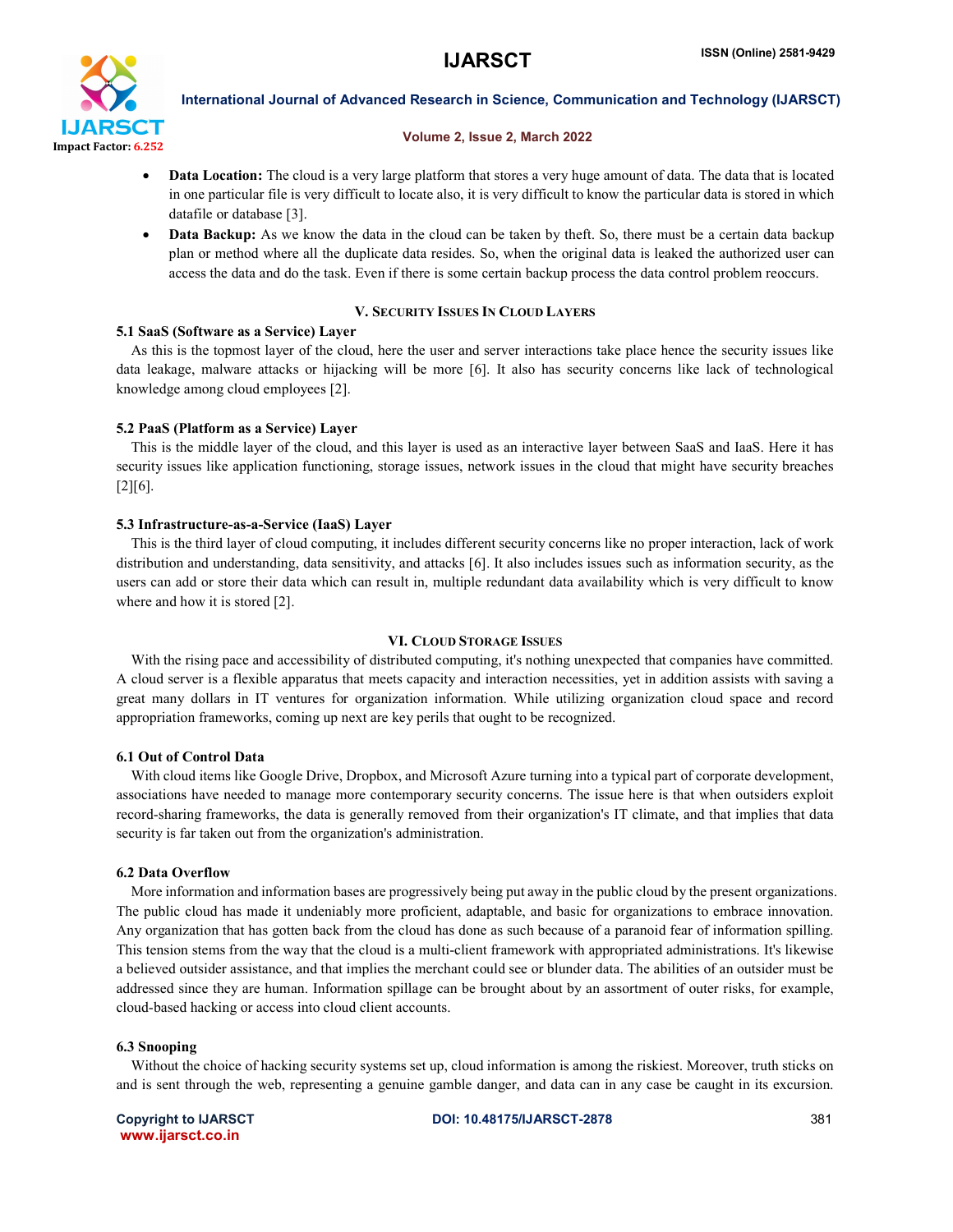

#### Volume 2, Issue 2, March 2022

Outsiders are unable to access Metadata from the cloud because of the incredible security design, which incorporates encrypted documents transferred over a tightly guarded network.[2].

## VII. DATA SECURITY TECHNIQUES IN CLOUD COMPUTING

- Encryption: Encryption is the process message that can be accessed only by an authorized person. There are different techniques for encryption of data in rest or transit. Cryptographic techniques such as stream cipher, block cipher, the hash function is some of them. In cryptography, a message is encoded by using the encryption key, and by using the decryption key it can be decoded. Hence data can't be accessed even by the cloud vendor unless he has access to the key [8].
- Access Control: Access control is a fundamental security component that consists of both authorization and authentication. It is a security technique that avoids security breaches by limiting access to the system and its resources. There are various access control models such as DAC, MAC, RBAC, etc which can be employed in different kinds of cloud environments [10].
- Virtual Private Network (VPNs): VPN transmits data securely by connecting private networks and public networks. It protects data in an unsecured network by establishing a private connection using a process called a tunnel. It provides data confidentiality using encryption and a message digest is used to check the data integrity of the data being transmitted [9].
- Masking: Masking is also known as data obfuscation, de-identification, or depersonalization [7] is the process of replacing sensitive information with a duplicate. It reduces the threat of disclosing sensitive information. Shuffling, Substitution, Encryption are some of the techniques for data masking.

## VIII. SECURITY CONTROVERSY IN A CLOUD COMPUTING SYSTEM

 Cloud computing companies continue to reap the benefits of promises to improve performance, robustness, and agility at a rapid rate. The cloud security review highlights what works and what doesn't for a security team in securing their cloud records, applications, and services under this mutual accountability approach. The findings are a continuation of previous issues.

- 1. According to cyber-security experts, the highest risk is data retention and leakage of 64 percent.
- 2. 42 percent improper access detection and misuse by unauthorized access; this year's most widely discussed cloud security risk is ranked first in the study.
- 3. 42 percent of cloud platforms are misconfigured.
- 4. Enforcement and infrastructure safety visibility are two of the most difficult defence activities for the SOC team.

 With regards to choosing cloud-based security arrangements, huge firms evaluate an assortment of fundamental advantages; respondents might lean toward cost reserve funds and quicker establishment and proficiency over cloud-based security systems. As indicated by the examination advancement is important to further develop the public cloud wellbeing in the structure of a current calculation and model, ongoing issues incorporate significant dangers for information misfortune and spillage.[1]

# IX. BENEFITS OF USING SECURED CLOUD

We took a gander at the procedures for making information secure in the past segment of the paper. In the accompanying ways, this helps our plan of action.

- Guarding our basic business information against digital assaults.
- It fills in as an impediment to inner security dangers.
- Above all, it prepares for information misfortune.<sup>[1]</sup>

# X. CONCLUSION

 Cloud computing is one of the fastest emerging technologies as all organizations and businesses are storing their data in the cloud. It reduces the cost and time of storing data physically. Security technology is the major strength of cloud computing. It is crucial to store data in the cloud correctly and protect the stored data efficiently. Hence, undeniably surging

www.ijarsct.co.in

Copyright to IJARSCT DOI: 10.48175/IJARSCT-2878 382